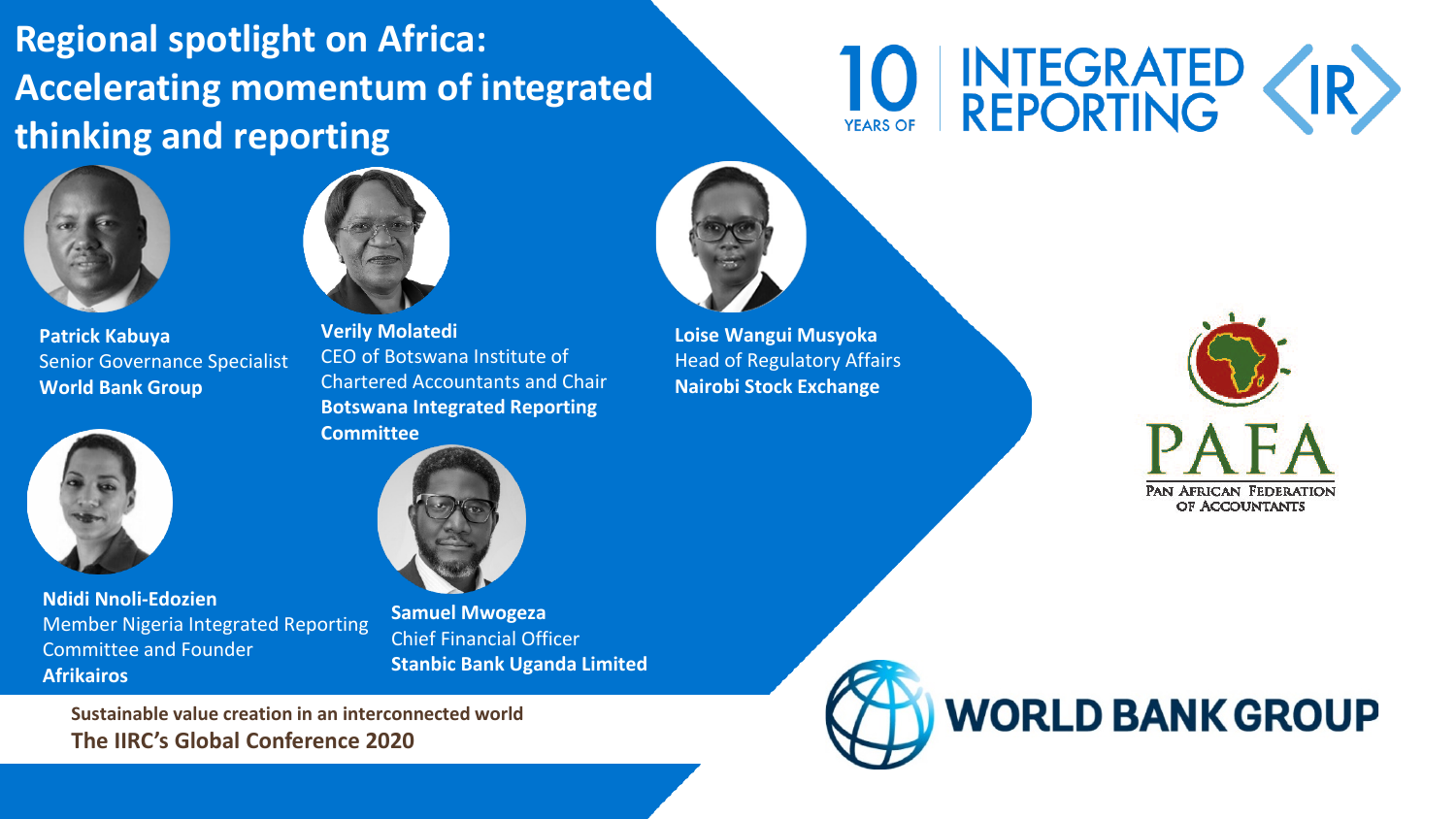

### **Why? Accelerate the momentum**



- COVID-19, Climate Change and Conflict impacts
- $\blacksquare$  Shift to sustainable development elements
- **Shift to long term value** creation to benefit all

Source: (2020), PovcalNet (online analysis tool), World Bank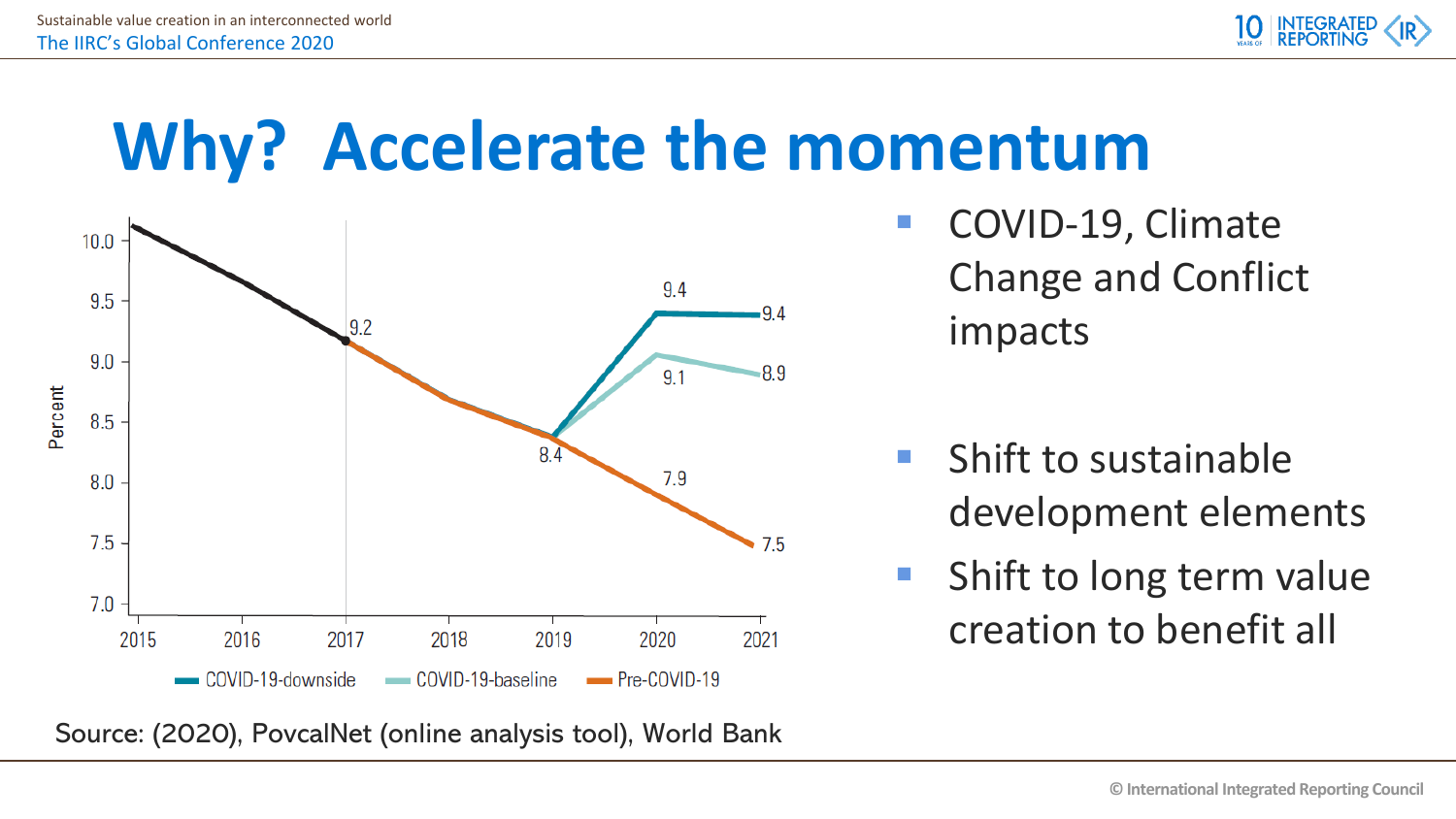

#### **How: Africa Integrated Reporting Council**

*Role: to promote and support implementation of IT and IR*

**Champion Institutions**

- **Stock Exchanges**
- Accountancy Profession

**Membership**

**(2 per country)**

- Botswana, Kenya, Namibia, Mauritius, Morocco, Nigeria, South Africa and Zimbabwe
- **Observers**
- **Prof Mervyn King, Chair**

**Other key aspects**

 $\blacksquare$  Funding

■ Secretariat



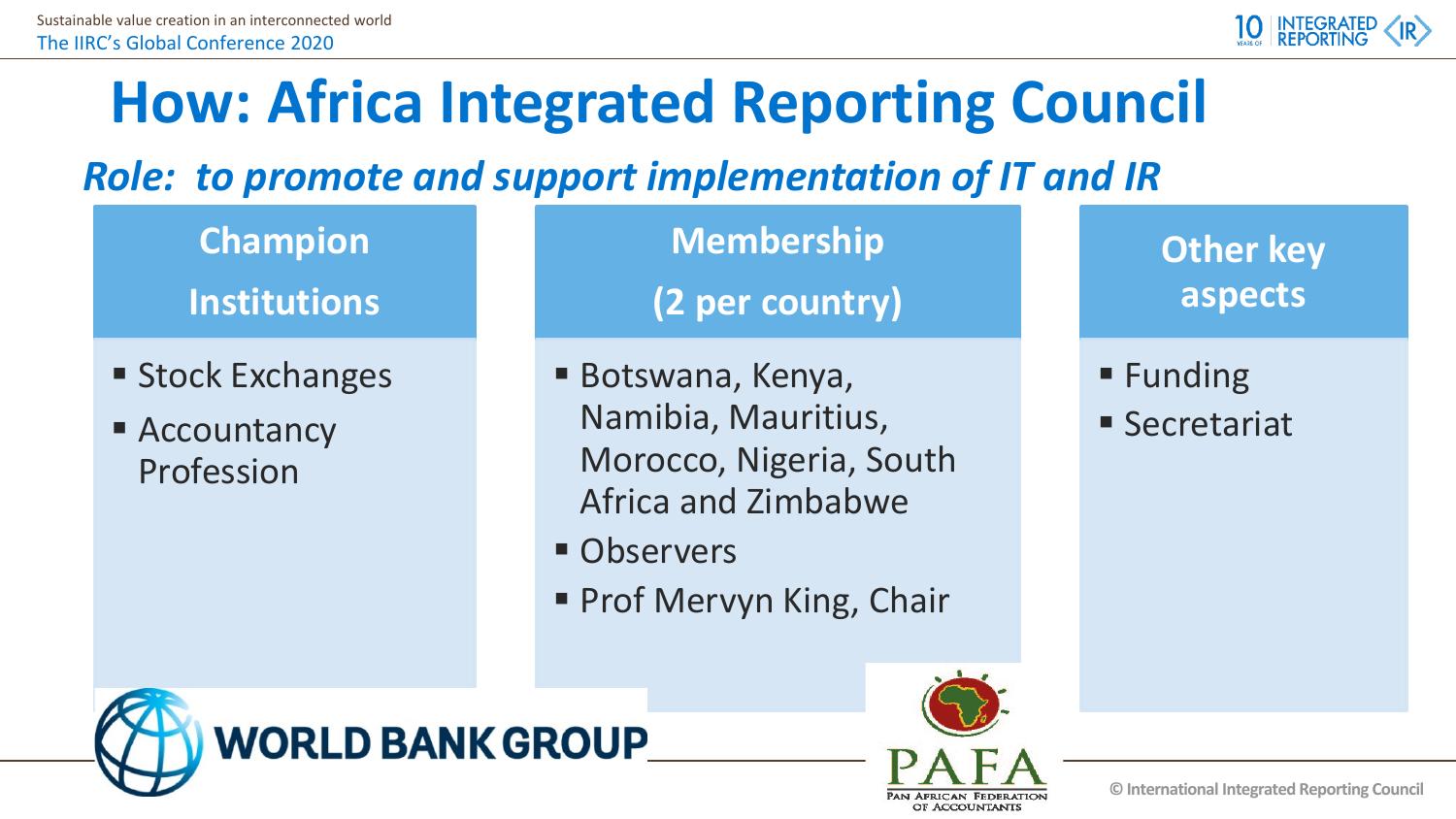

### **What is AIRC doing?**

## Promote adoption of the reform

**Formation of National IR Committees**

- Guideline

- Support establishment of the **Committees** 

**Advocacy & influence campaigns**

- Engagement with African Union

- University programs

- Accountancy qualification

Established: Botswana, Nigeria, Zimbabwe. Development phase: Zambia, Ghana, Kenya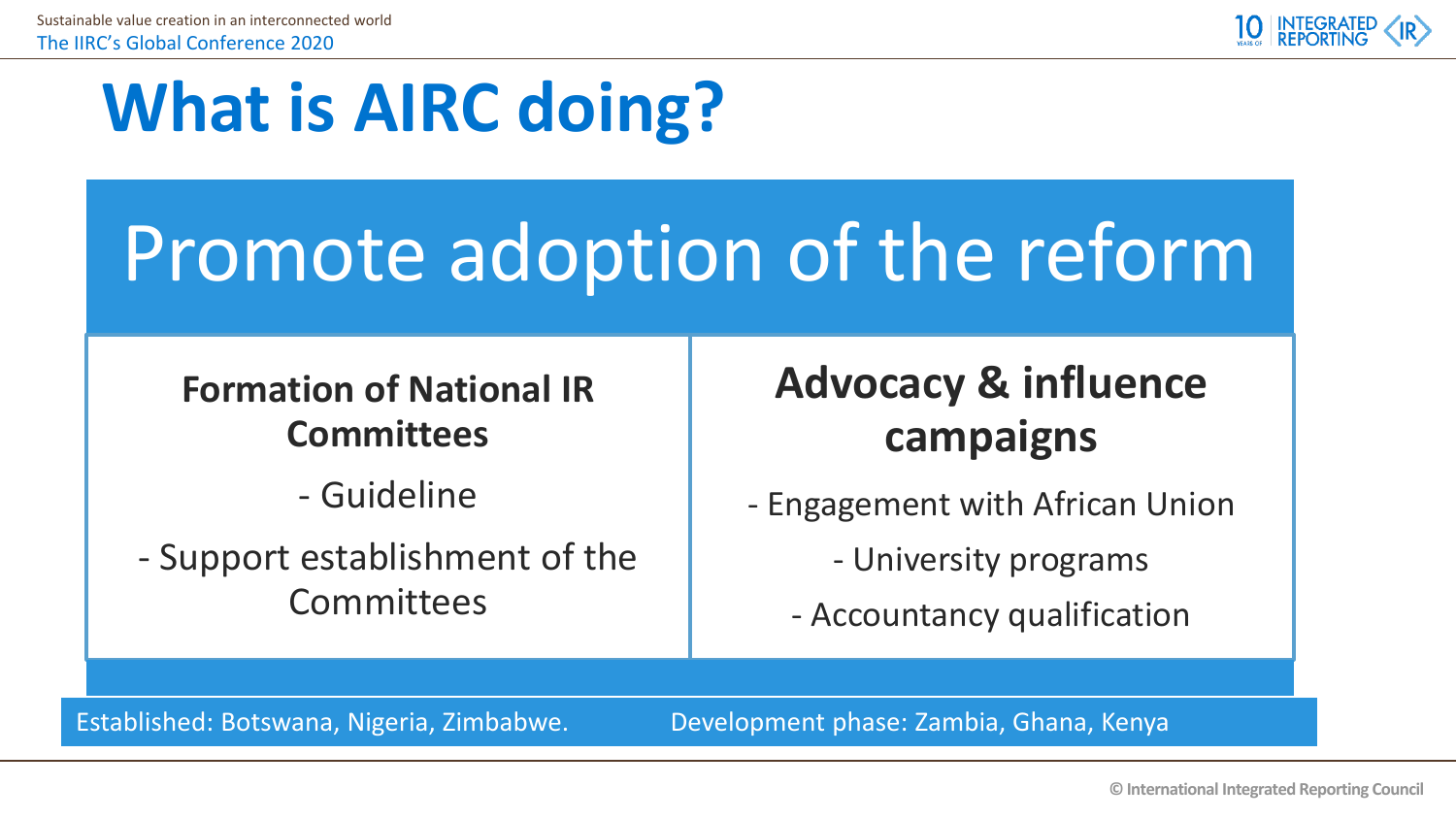

### **What is AIRC doing?**

## Support implementation

#### **Capacity building**

- Africa IR Conference
	- Speak at IR events
		- Establish IR CoP
- Host International IR Conference

**Develop implementation resources - tools**

**Knowledge repository**

**Pool of IR Africa experts**

**Integrated Reporting Awards**

**Synthesis study on IR implementation (2022/3)**

**Member of IIRC Invites from other regions – experience sharing**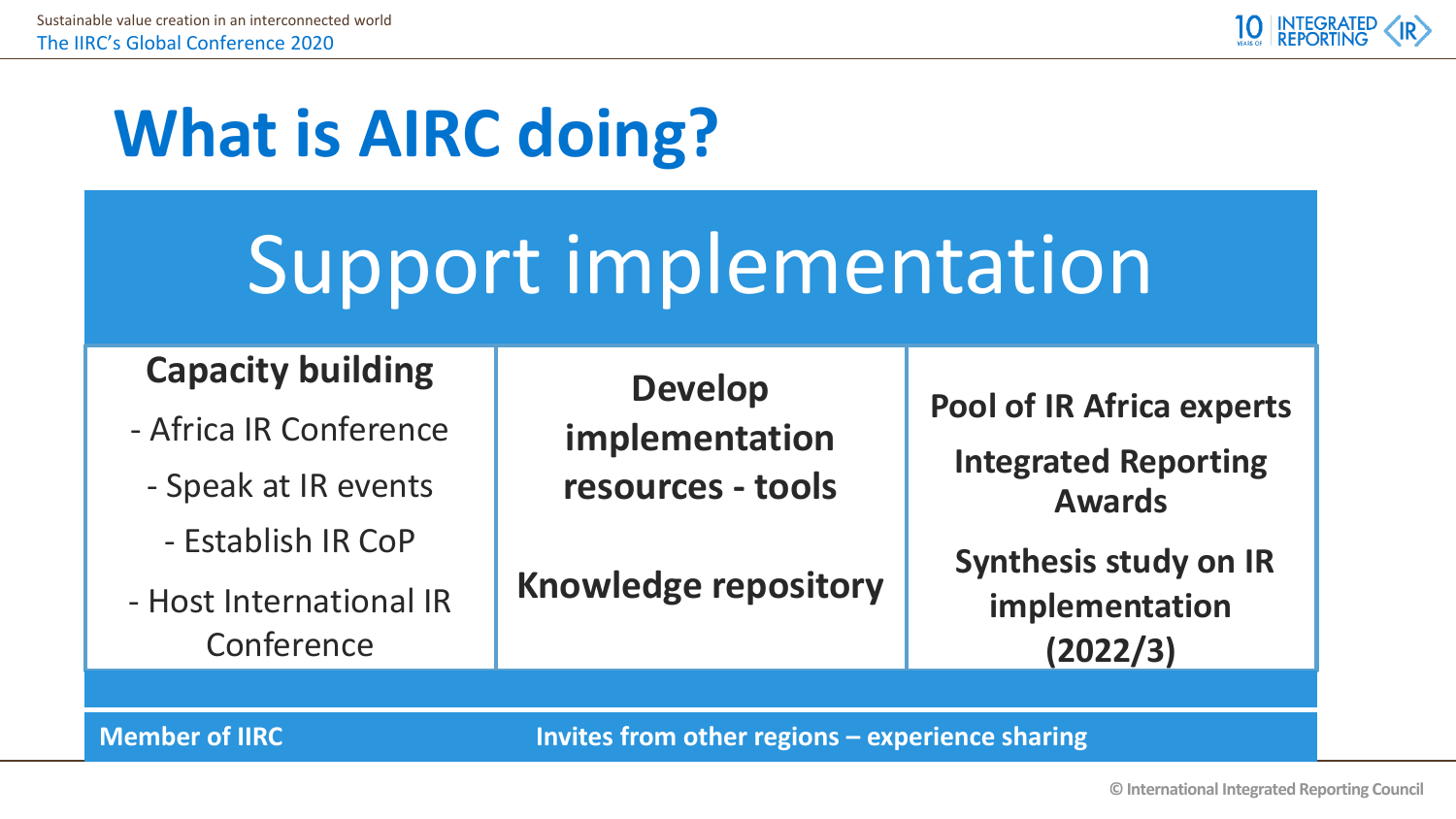#### **Panel discussion**

# 10 INTEGRATED (IR)



**Patrick Kabuya** Senior Governance Specialist **World Bank Group**



**Ndidi Nnoli-Edozien** Member Nigeria Integrated Reporting Committee and Founder **Afrikairos**



**Verily Molatedi** CEO of Botswana Institute of Chartered Accountants and Chair **Botswana Integrated Reporting Committee**



**Samuel Mwogeza** Chief Financial Officer **Stanbic Bank Uganda Limited**

**Sustainable value creation in an interconnected world The IIRC's Global Conference 2020**



**Loise Wangui Musyoka** Head of Regulatory Affairs **Nairobi Stock Exchange**